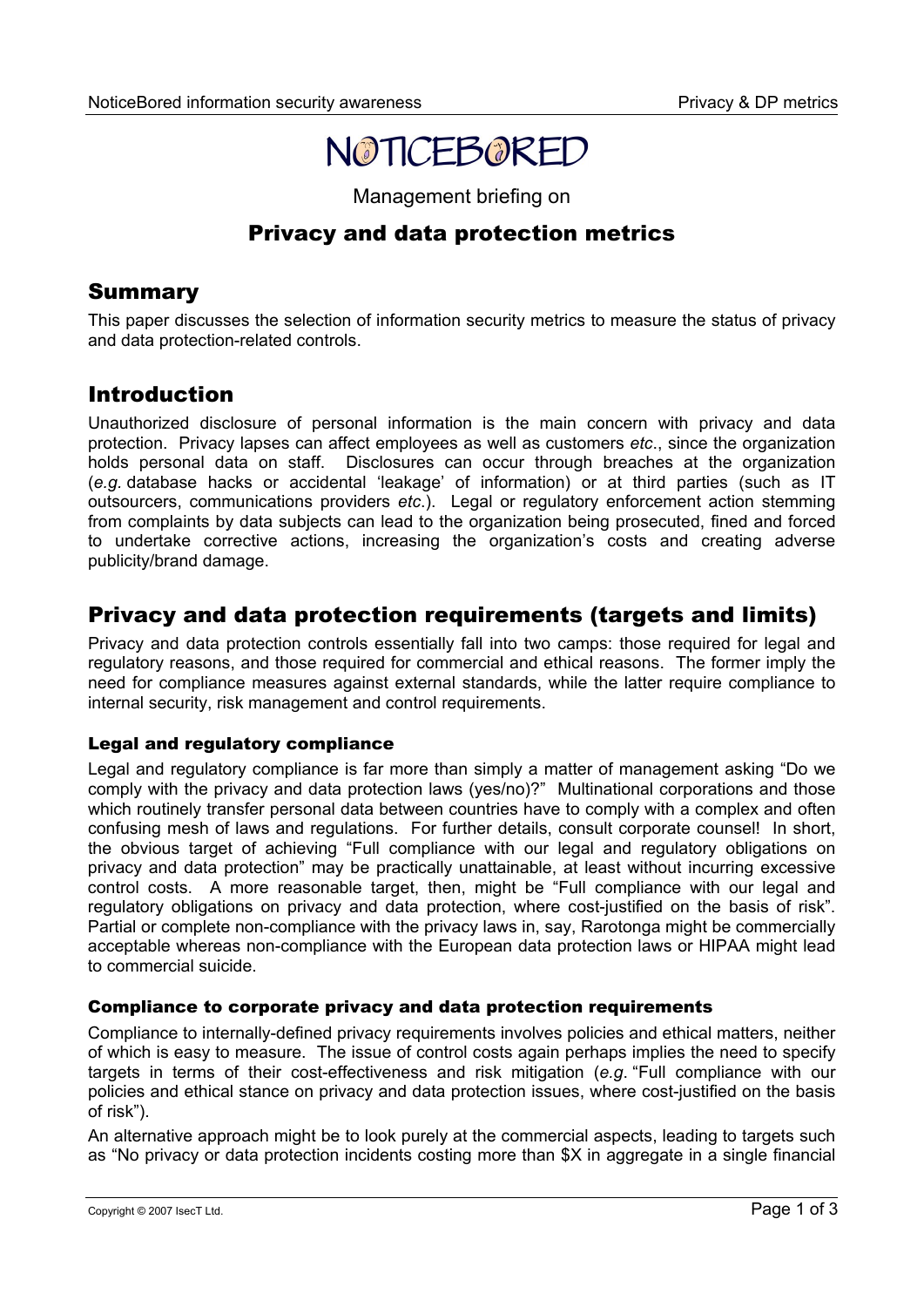year, or more than \$Y in any single event" where the values of X and Y are determined by management in relation to other similar potential losses.

### Potential privacy and data protection metrics

#### Control-related metrics

The potential targets noted above are intended to ensure that privacy and data protection controls are cost-effective, meaning of course that we ought to be measuring the control costs and their effectiveness. This line of thinking leads to the following types of metric:

- Aggregate costs for privacy and data protection controls in any financial year, including specification, design, testing, implementation, operation and management costs. In practice since many such information security controls will be generic rather than specifically related to privacy and data protection, it might be more sensible to consider specific privacy costs (such as encryption of customer and employee databases) plus an allocation of the 'infrastructure security' costs,
- Control effectiveness can be measured by the number and severity of incidents but this is of course a lagging indicator. A leading indicator might be the number and severity of privacy and data protection-related issues raised by audits, management reviews *etc*.

#### Compliance metrics

- Relative proportions of jurisdictions in which we operate for which our privacy and data protection obligations have been (a) formally identified or determined by assessing local laws and regulations; (b) made fully compliant; (c) independently certified or assessed as compliant by qualified auditors, certification bodies, regulators *etc*.
- Number of legal and regulatory non-compliance warnings or notifications received in the current calendar or financial year.
- Number of privacy and data-protection complaints received in the current calendar or financial year, perhaps differentiated by their status (full upheld/justified, partially upheld/justified, rejected/unjustified).

#### Confidence metrics

Since privacy is a serious issue for data subjects (*i.e*. the individuals whose personal data we process) as well as for the organization, it may be worth surveying their confidence in our privacy and data protection, for example:

How confident are you that our privacy and data protection arrangements meet your personal needs? Please mark the following percentage scale at the appropriate point, in your opinion.

| 0%          | 50%                                  | 100%        |
|-------------|--------------------------------------|-------------|
|             |                                      |             |
| Not at all. | Not quite enough   Just about enough | Absolutely! |

**Comments** *e.g*. what led you to this score? Have there been particular situations or privacy-related incidents that influenced your decision?